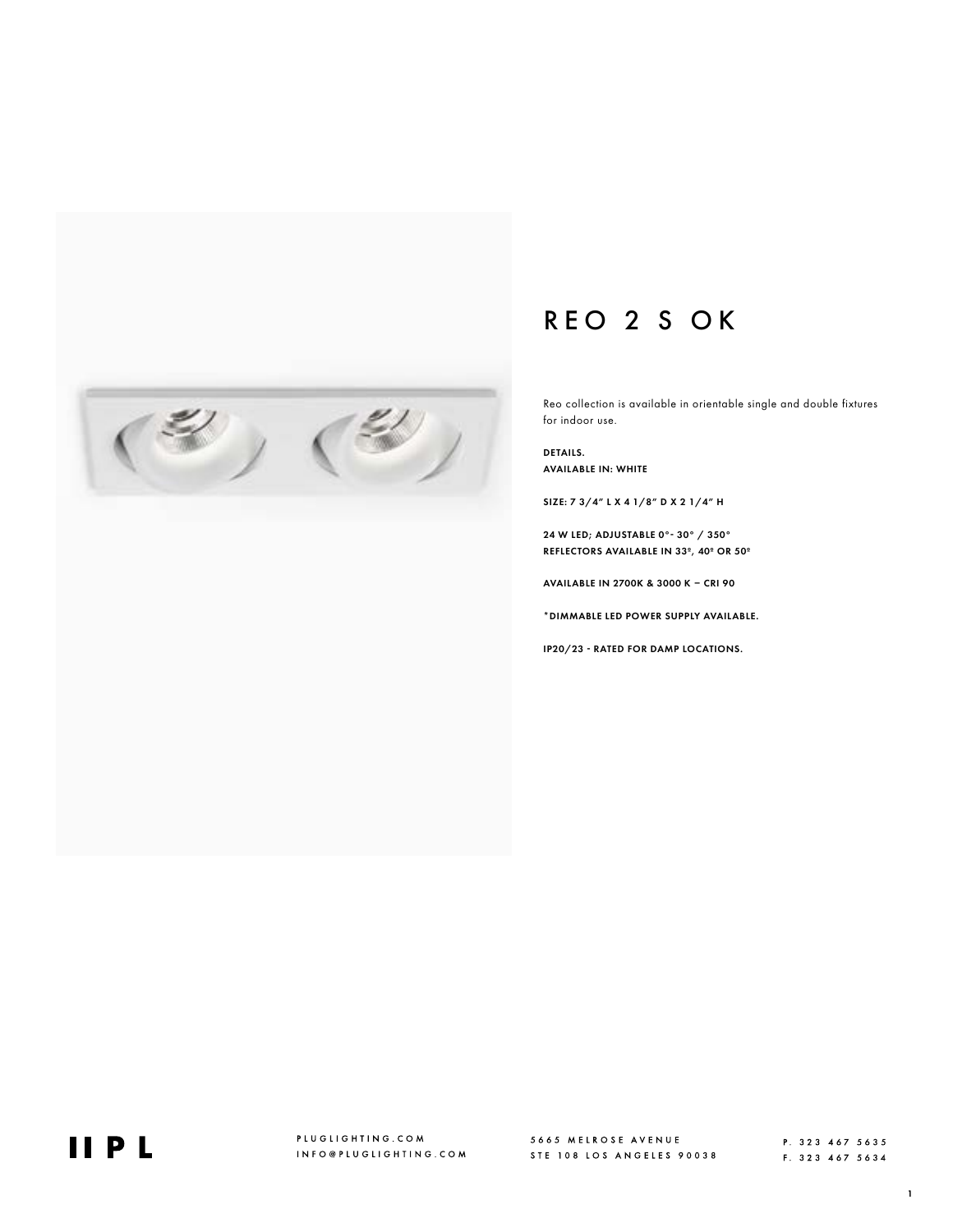











**IIPL** 

PLUGLIGHTING.COM INFO@PLUGLIGHTING.COM

5665 MELROSE AVENUE **5005 MELNOVE ALLELLE**<br>STE 108 LOS ANGELES 90038

P. 323 467 5635 F. 323 467 5634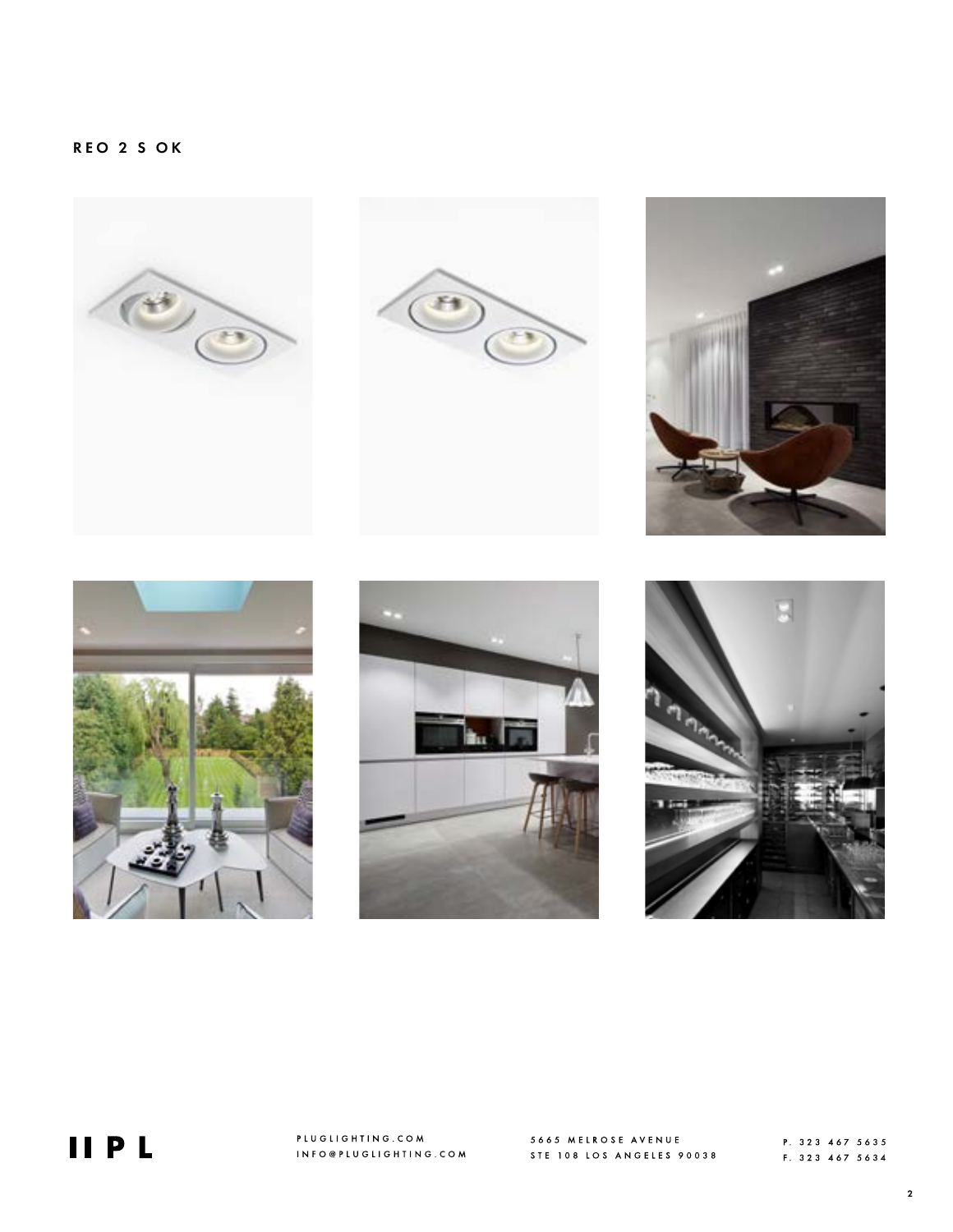## **Specification sheet REO 2 S OK**

|                          | 7"-1/2 x 3"-7/8 x 2"-3/4 / - max.1"-3/16                                      | 158<br>40                                                                                                                                                                                                                            |  |  |  |  |  |  |  |  |  |
|--------------------------|-------------------------------------------------------------------------------|--------------------------------------------------------------------------------------------------------------------------------------------------------------------------------------------------------------------------------------|--|--|--|--|--|--|--|--|--|
| CRI > 90                 | <b>REO 2 S OK S1</b>                                                          | 28/                                                                                                                                                                                                                                  |  |  |  |  |  |  |  |  |  |
| 3500<br>K                | 2 x LED [H] 10.4W / 1109 m / 500 m A<br>2 x LED [H] 15W / 1492lm / 700mA      | 600<br>$\mathcal{L}$ ( $\mathcal{L}$<br>481<br>90E                                                                                                                                                                                   |  |  |  |  |  |  |  |  |  |
| PEFL<br>33°              | 6 202 38 812 952 $\diamond$<br>$\diamond$ = A / W                             | 123                                                                                                                                                                                                                                  |  |  |  |  |  |  |  |  |  |
| REFL<br>50               | 6 202 38 812 953 $\diamond$<br>$\diamond$ = A / W                             | "Values based on 3000K standard finish                                                                                                                                                                                               |  |  |  |  |  |  |  |  |  |
| 3000<br>K                | 2 x LED [H] 10.4W / 1075 m / 500 mA<br>2 x LED [H] 15W / 1446lm / 700mA       | <b>Application</b>                                                                                                                                                                                                                   |  |  |  |  |  |  |  |  |  |
| REFL<br>FL<br>33°        | 6 202 38 812 932 $\diamond$<br>$\diamond$ = A / W                             | Finishing section to be used with DELTA LIGHT rough-in housing or<br>plasterframe.<br>For indoor use only                                                                                                                            |  |  |  |  |  |  |  |  |  |
| 쩂.<br>50                 | 6 202 38 812 933 $\diamond$<br>$\diamond$ = A / W                             | <b>Color Finish</b>                                                                                                                                                                                                                  |  |  |  |  |  |  |  |  |  |
| $\frac{2700}{K}$         | 2 x LED [H] 10.4W / 1032lm / 500mA<br>2 x LED [H] 15W / 1388lm / 700mA        | A - Alu Grey<br>W - White                                                                                                                                                                                                            |  |  |  |  |  |  |  |  |  |
| REFL<br>FL<br>33°        | 6 202 38 812 922 $\diamond$<br>$\diamond$ = A / W                             | <b>Light Source</b><br>Two Max. 15W LED included                                                                                                                                                                                     |  |  |  |  |  |  |  |  |  |
| 隳。                       | 6 202 38 812 923 $\diamond$<br>$\diamond$ = A / W                             | <b>Delivered Lumens</b><br>1681 Im at 2700 K(1) at 700 mA and 33°                                                                                                                                                                    |  |  |  |  |  |  |  |  |  |
|                          | ADJUSTABLE 0-30° / 350°<br>$1.8$ IP20 DAMP<br><b>REQUIREMENTS</b><br>ROUGH-IN | 1681 Im at 2700 K(1) at 700 mA and 50°<br>1751 Im at 3000K <sup>(1)</sup> at 700 mA and 33°<br>1730 Im at 3000 K(1) at 700 mA and 50°<br>1806 Im at 3500 K(1) at 700 mA and 33°<br>1785 Im at 3500K <sup>(1)</sup> at 700 mA and 50° |  |  |  |  |  |  |  |  |  |
|                          |                                                                               | <b>Power Supply</b><br>Included in rough-in or remodel option.                                                                                                                                                                       |  |  |  |  |  |  |  |  |  |
| 4 <sub>mm</sub><br>3/16" | 57mm<br>$2 - 1/4$                                                             | <b>Specification features</b><br>Housing fabricated of powder coated steel, powder coated steel trim<br>Pre-installed springs for easy installation<br>Suitable for dry and damp location<br>Weight: 1,8lbs 0,82kg                   |  |  |  |  |  |  |  |  |  |
|                          | 196mm                                                                         | <b>Dimensions</b><br>Height:<br>$57$ mm = $2" - 1/4$                                                                                                                                                                                 |  |  |  |  |  |  |  |  |  |
| $7 - 3/4$                | 104mm<br>$30^\circ$<br>$4 - 1/8$                                              | $196$ mm = $7" - 3/4$<br>Length:<br>Width:<br>$104$ mm = $4" - 1/8$                                                                                                                                                                  |  |  |  |  |  |  |  |  |  |
|                          | $350^\circ$                                                                   | <b>PROJECT INFO</b>                                                                                                                                                                                                                  |  |  |  |  |  |  |  |  |  |
|                          |                                                                               | Date                                                                                                                                                                                                                                 |  |  |  |  |  |  |  |  |  |
|                          |                                                                               | Client                                                                                                                                                                                                                               |  |  |  |  |  |  |  |  |  |
|                          |                                                                               | <b>Project Name</b>                                                                                                                                                                                                                  |  |  |  |  |  |  |  |  |  |

Type/Quantity



5665 MELROSE AVENUE 5665 MELROSE AVENUE<br>STE 108 LOS ANGELES 90038

P. 323 467 5635 F. 323 467 5634